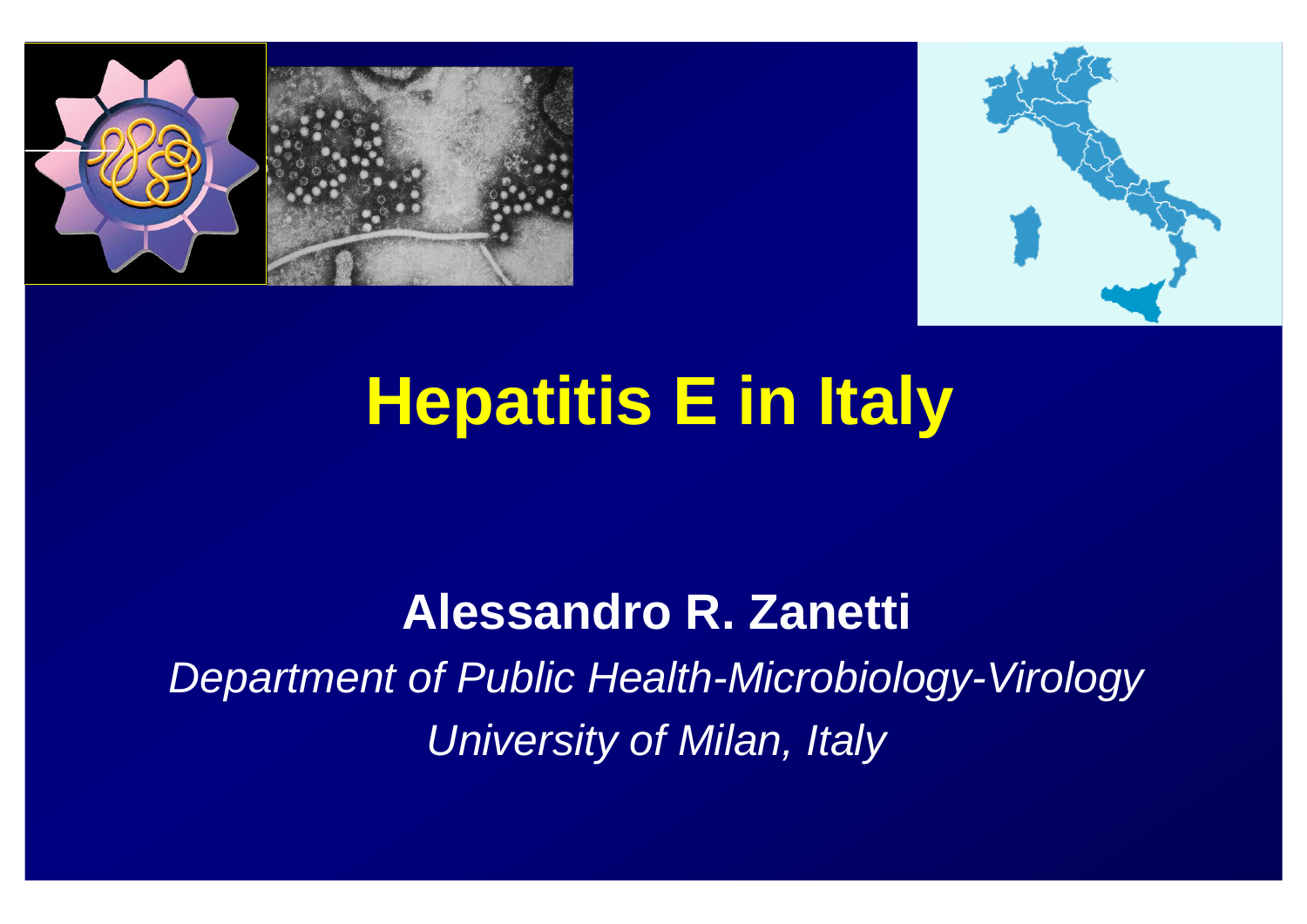**Viral hepatitis in Italy (60 million million inhabitants inhabitants)**

**2,500 new cases/year of acute viral hepatitis (i.e. 4.2 per 100,000 inhabitants)**



**Source: SEIEVA 2003-2008**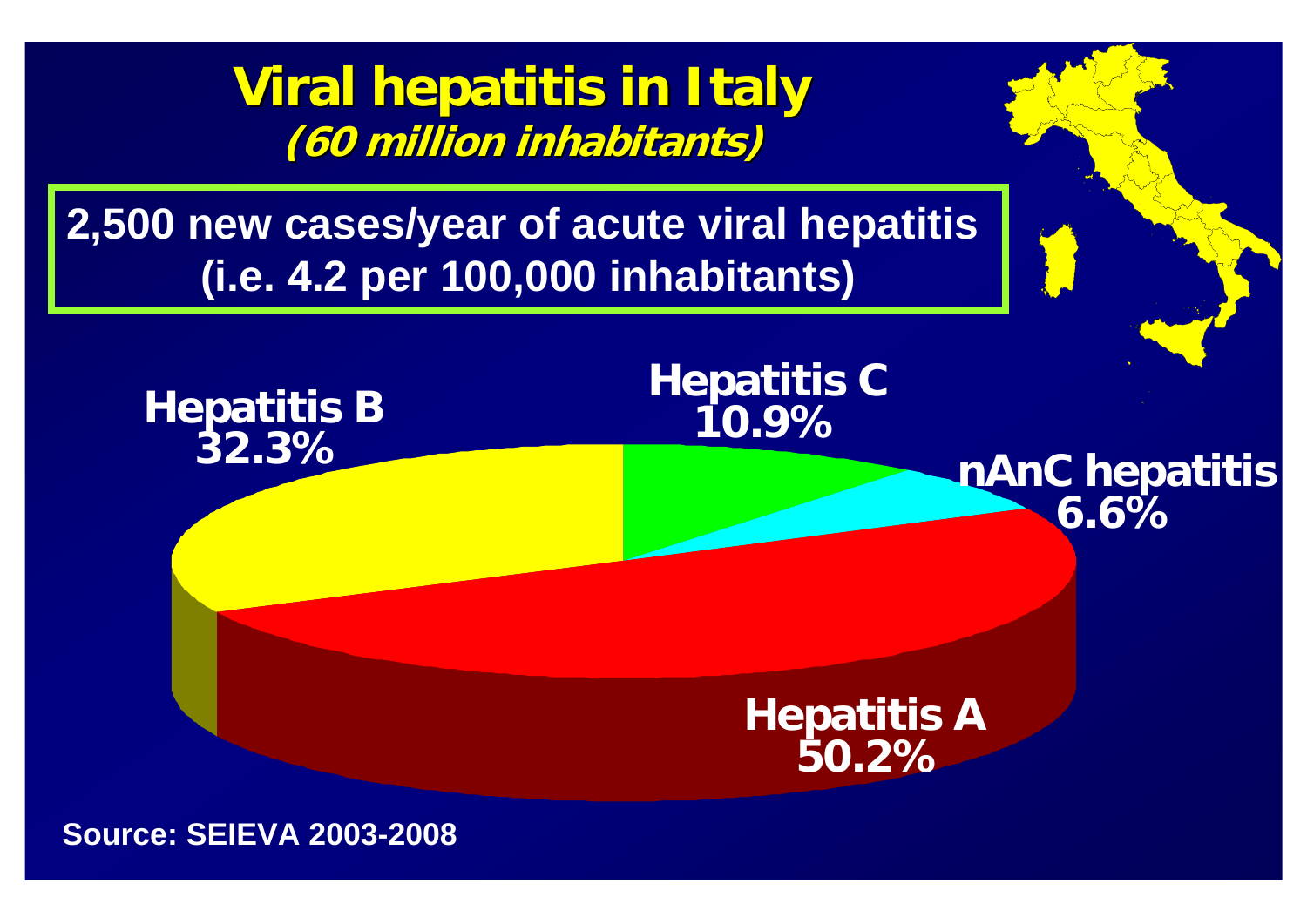#### **Anti-HEV prevalence in Italy**

|                   | % anti-HEV          |               |
|-------------------|---------------------|---------------|
| North             | Centre              | South/Islands |
| Milan $(0.95^*)$  | <b>Florence 1.4</b> | Foggia 3      |
| Genoa 1.3         | S.Marino 2.3        | Catania 3     |
| <b>Venice 2.6</b> | Latina 3            | Cagliari 5.4  |
|                   |                     | Messina 6.2   |

## **Higher rate among IVDUs expecially those infected with HIV, homosexuals and those with chronic hepatitis C.**

confirmed by WB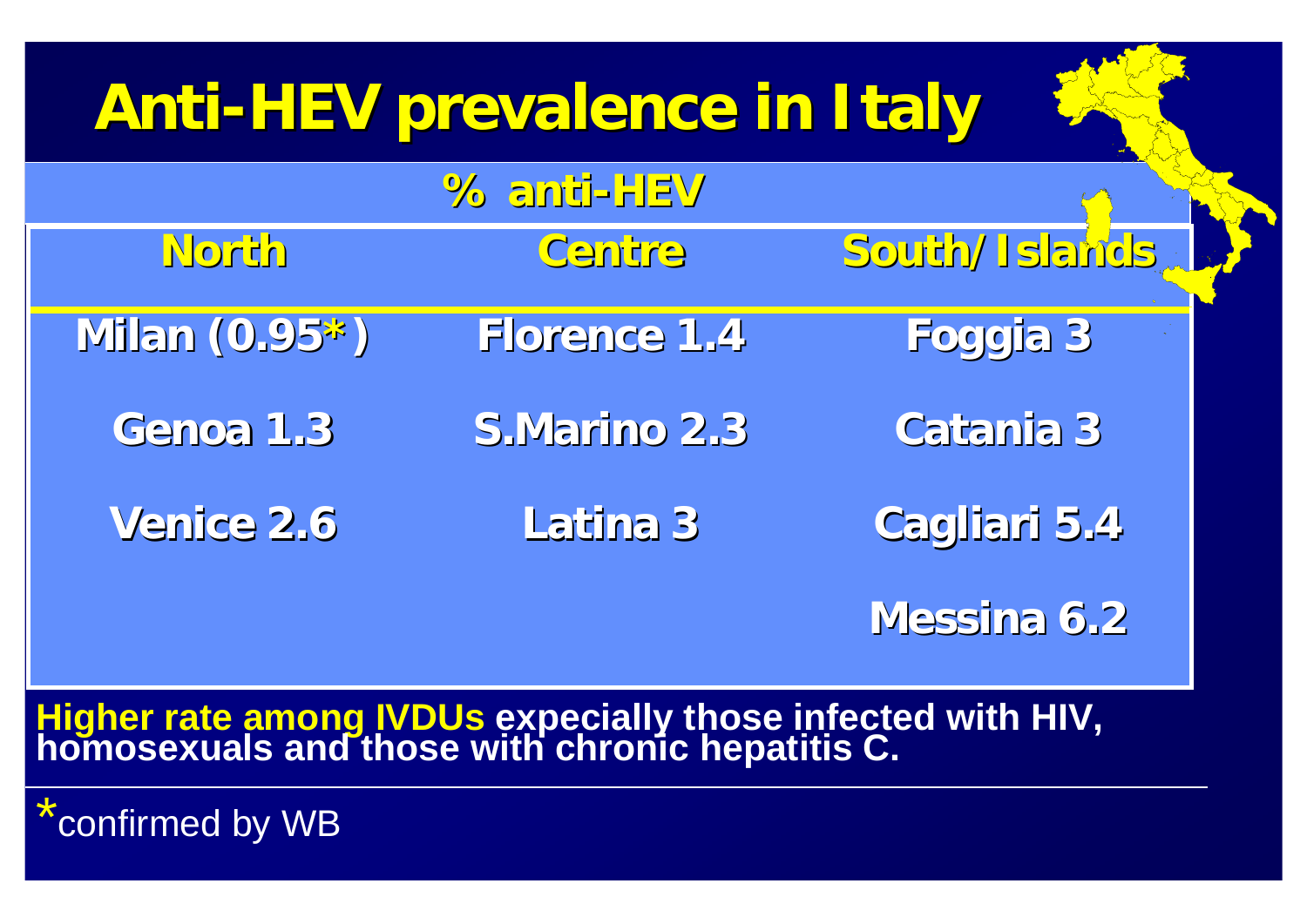

#### **Hepatitis E in Italy**

- **Site:** Institute of Virology, University of Milan
- **Period: Period:January 1994 – December 2008**
- **Study population: 601 consecutive pts with acute nAnC hepatitis** (negativity for IgM anti-HAV, HBsAg, IgM anti-HBc, anti-HCV, HCV-RNA and exclusion of autoimmunity, alcohol or hepatotoxic drugs)
- **Gender: Gender: 61.5%M, 38.5%F 61.5%M, 38.5%F**
- **Age: Age: mean 36.8 yrs, median 35 yrs, range 1 mean 36.8 yrs, median 35 yrs, range 1-79 yrs**
- **ALT: mean 1582 IU/L, median 1207 IU/L, range 101-12520 IU/L**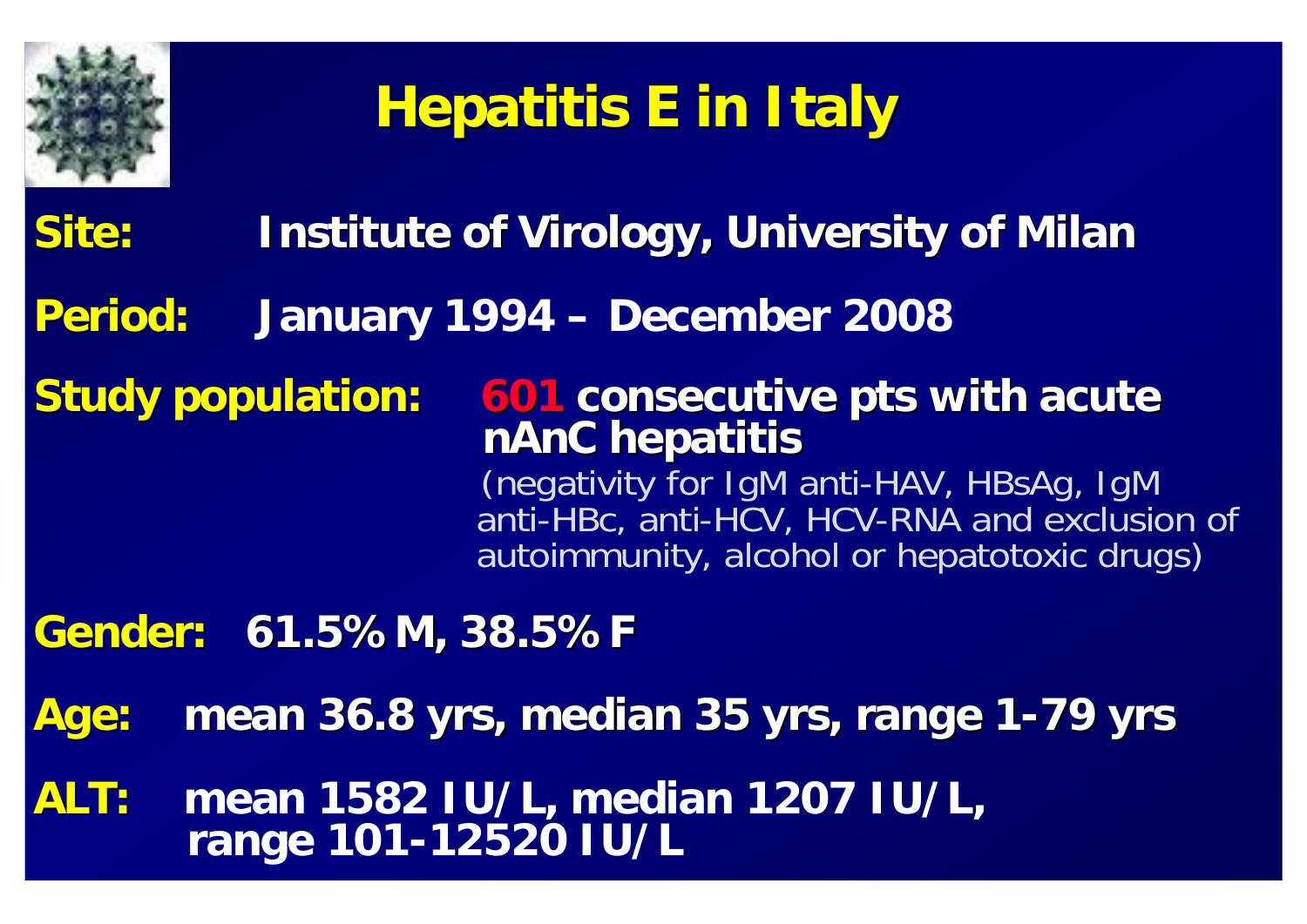

## **Acute hepatitis E: case definition**

#### **Detection of:**

HEV RNA in sera or stools by nested RT-PCR

## **OR**IgM anti-HEV **OR**Seroconversion to anti-HEV IgG

To identify risk factors, all patients were interviewed with a pre-coded questionnaire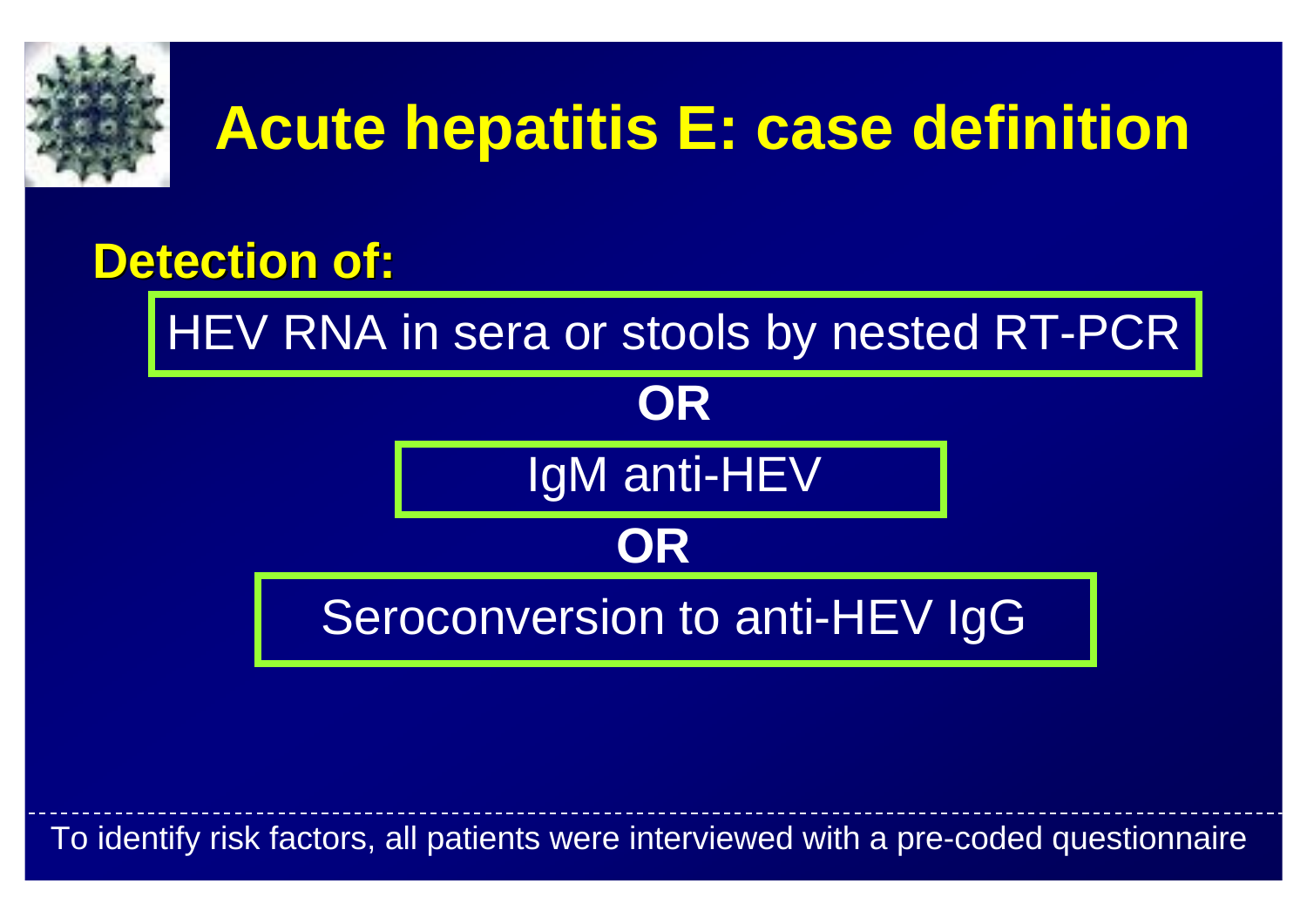

# **Laboratory diagnosis of hepatitis E**

**122/601 122/601 (20.3%) (20.3%)** ptswerediagnosed diagnosed withacute hepatitis hepatitis <sup>E</sup> 83% males; median age 31.5 yrs (3-68 yrs); ALT median peak 2106 IU/L (122-12290 IU/L)

**81\***(66.4%) HEV RNA + (serum samples) **122**IgM and IgG anti-HEV +

**37\*\***/601 (6.2%) IgG anti-HEV + but both IgM anti-HEV and HEV RNA -

**\***Stools available from 36/81 patients were also HEV RNA + 44.8% of these patients were immigrants from or travelled to endemic areas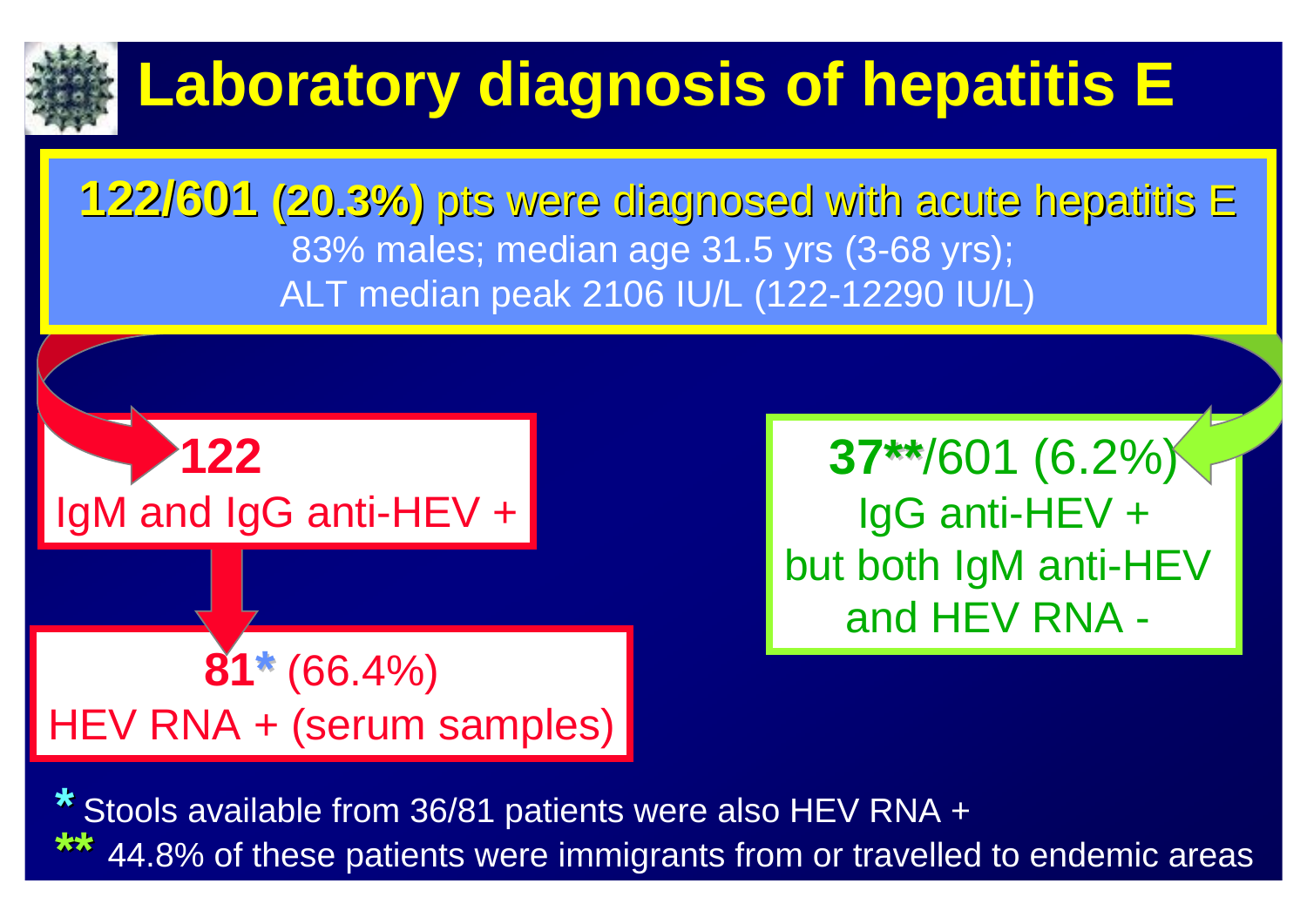

#### **Riskfactors factors associated associated tohepatitis hepatitis E**

#### Unknown **Contact with an infected patient**

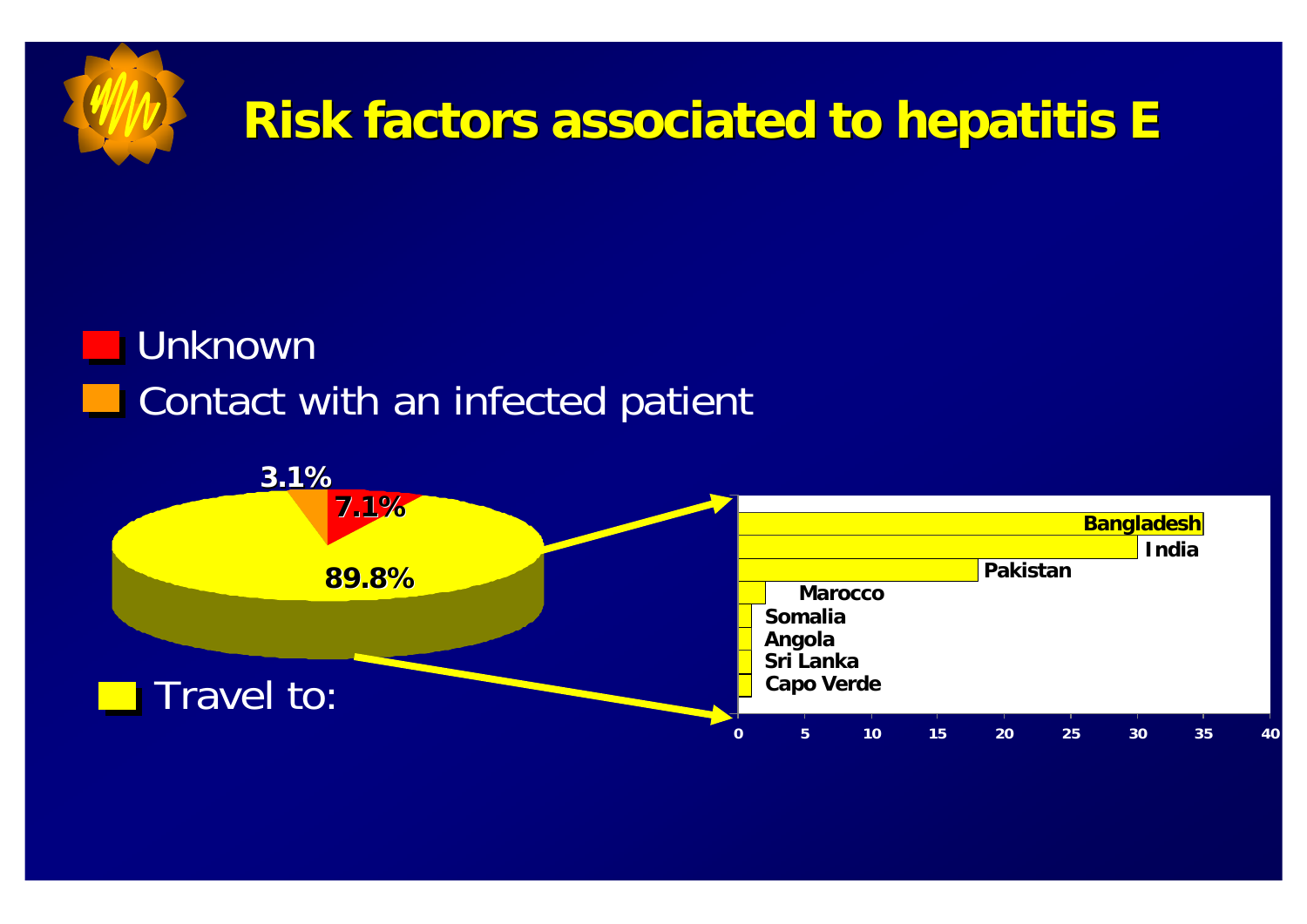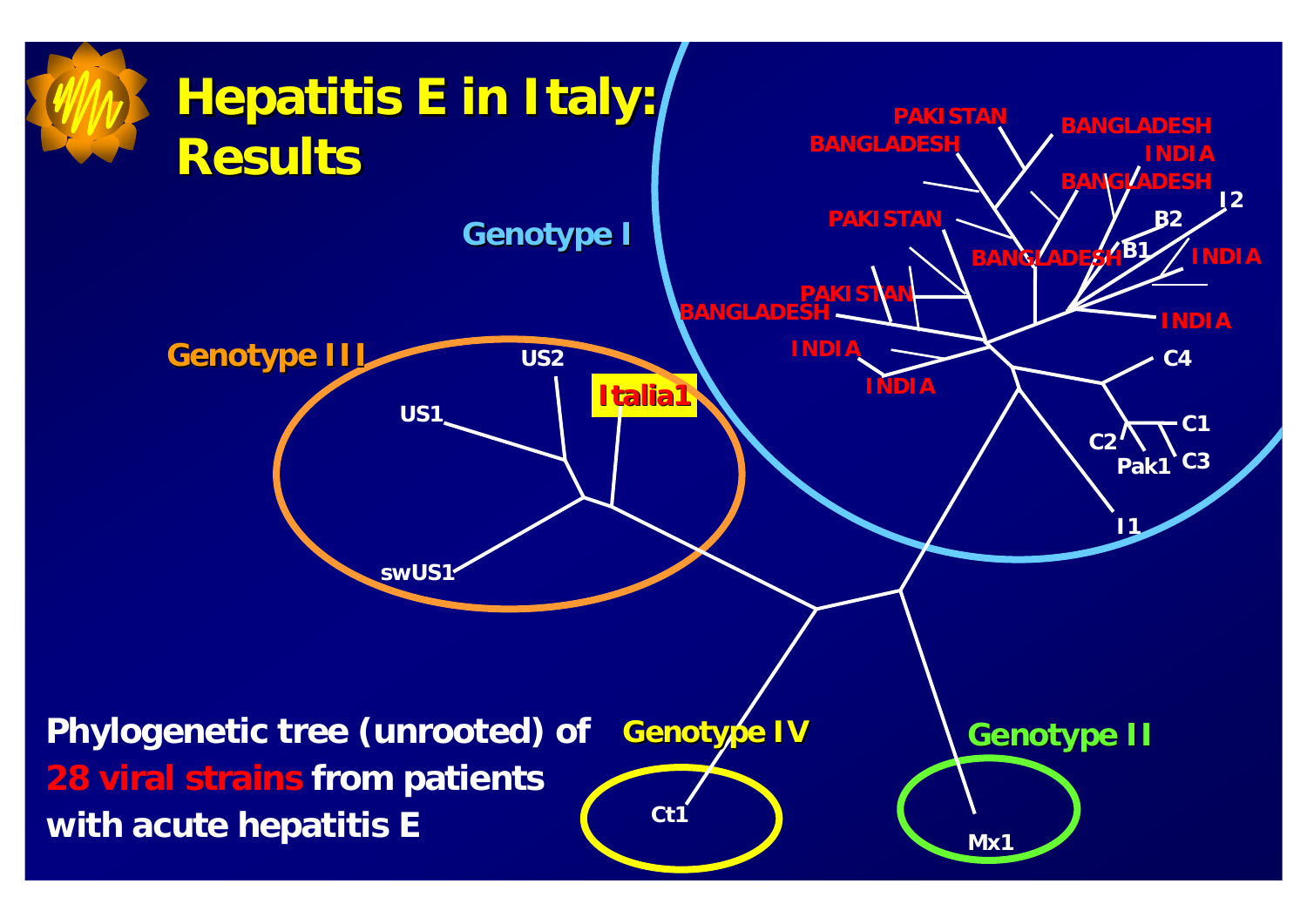**HEV RNA among farming swine and wild boars in Northern Italy**



| <b>Animals</b>             | N° samples | <b>HEV RNA +</b> |
|----------------------------|------------|------------------|
|                            | tested     | (RT-PCR)         |
| a Randomly                 | 274 stools | 115(42%)         |
| selected pigs*             |            |                  |
| <b>b Killed wild boars</b> | 88 bile    | 22(25%)          |

**\*** from six different swine farms

*a Di Bortolo et al, Vet Microbiol 2008 b Martelli et al, Vet Microbiol 2008*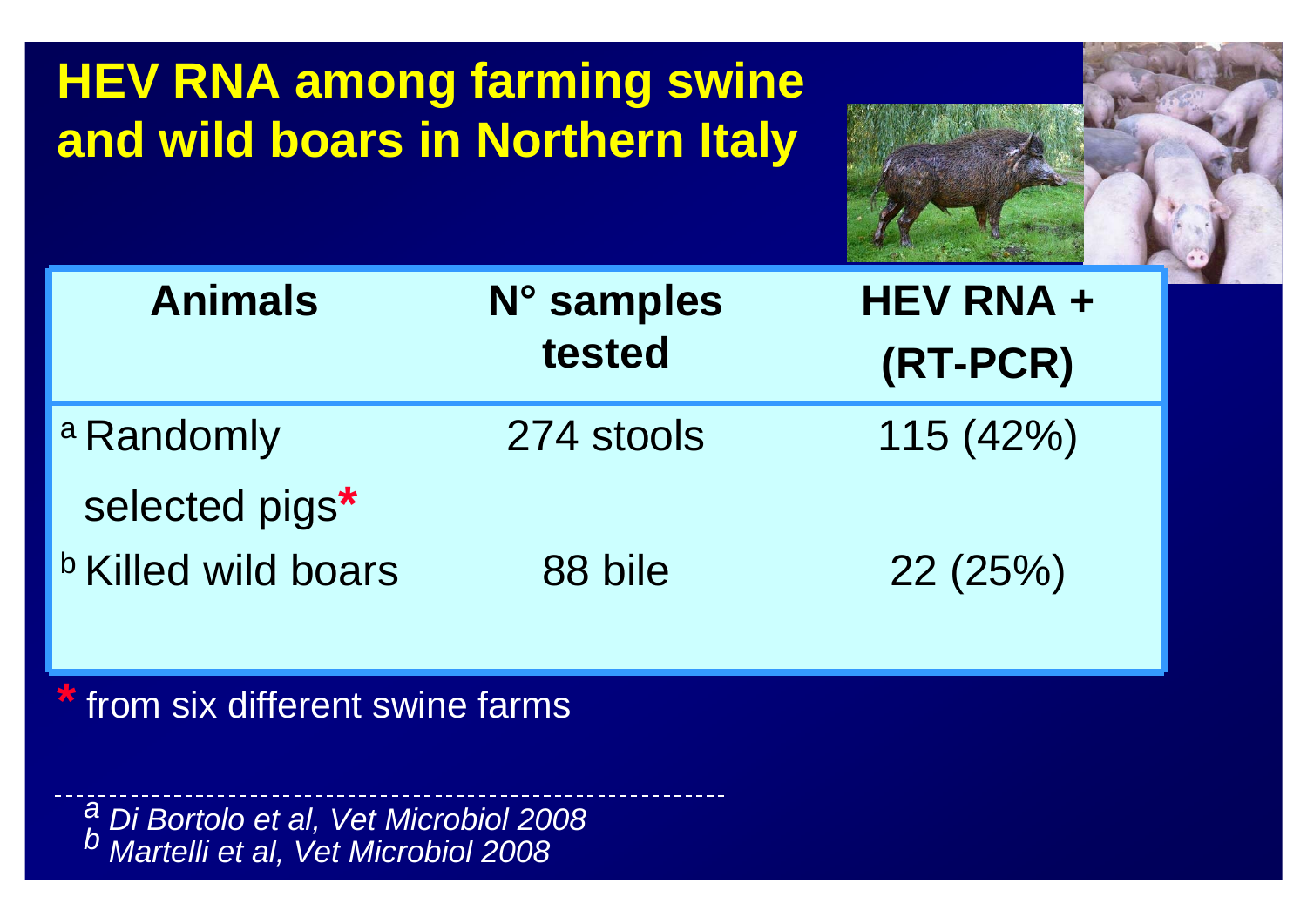## **Viral hepatitis E in Italy**  Conclusions - 1

**V** Acute clinically overt hepatitis E is quite uncommon in Italy, accounting for approx 1.2% of cases yearly reported to the surveillance system (approx 30 cases/year).

**V** Most acute hepatitis E are travel-related.

 $\checkmark$  Sporadic cases of non-travel related hepatitis E have been reported in non-endemic areas, including Italy.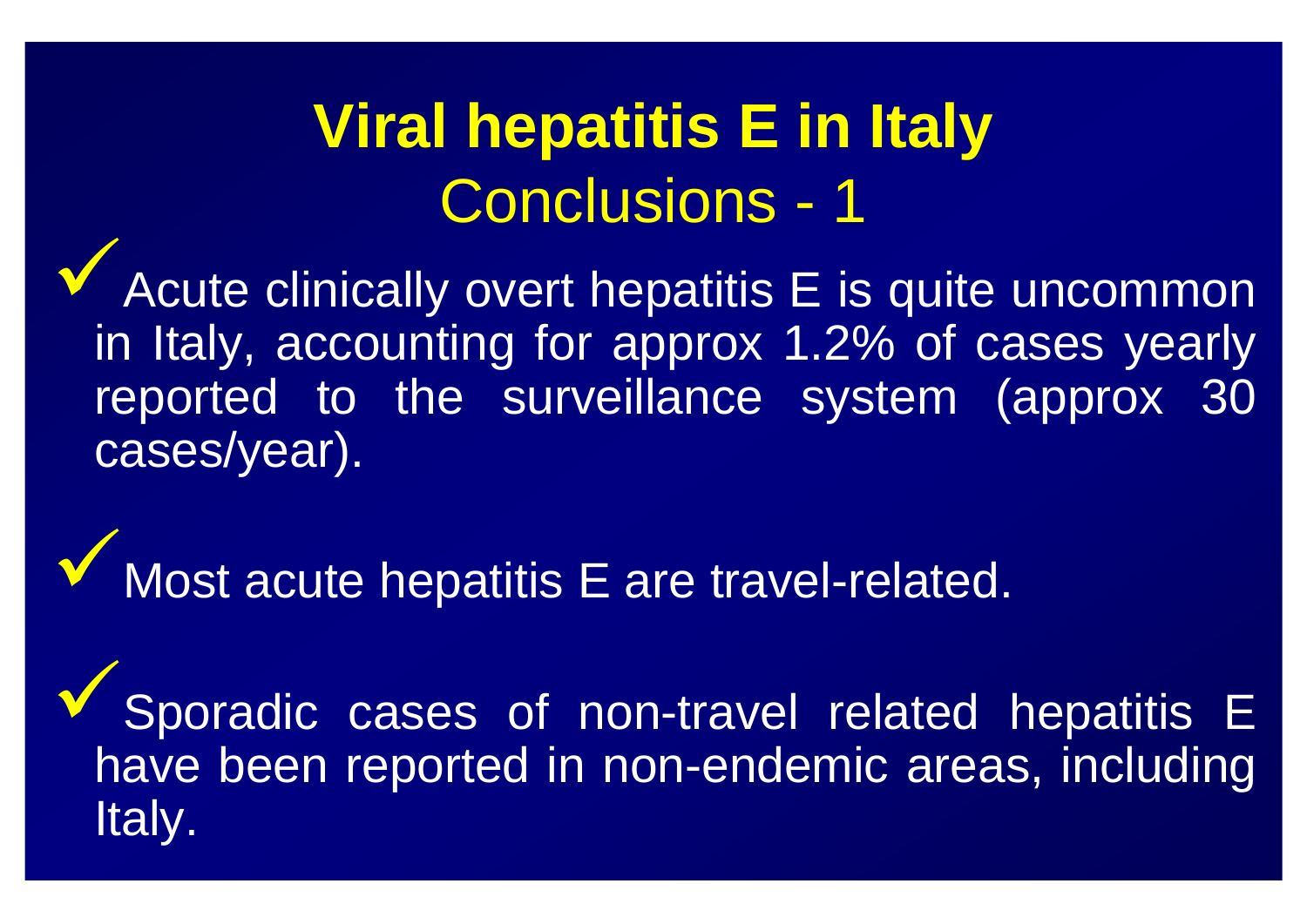### **Viral hepatitis E in Italy**  Conclusions - 2

9Non-travel related diseases are usually caused by genotype 3.

Wide-spread genotype 3 in pigs, wild boars and other mammals suggests that human infections may have zoonotic origin.